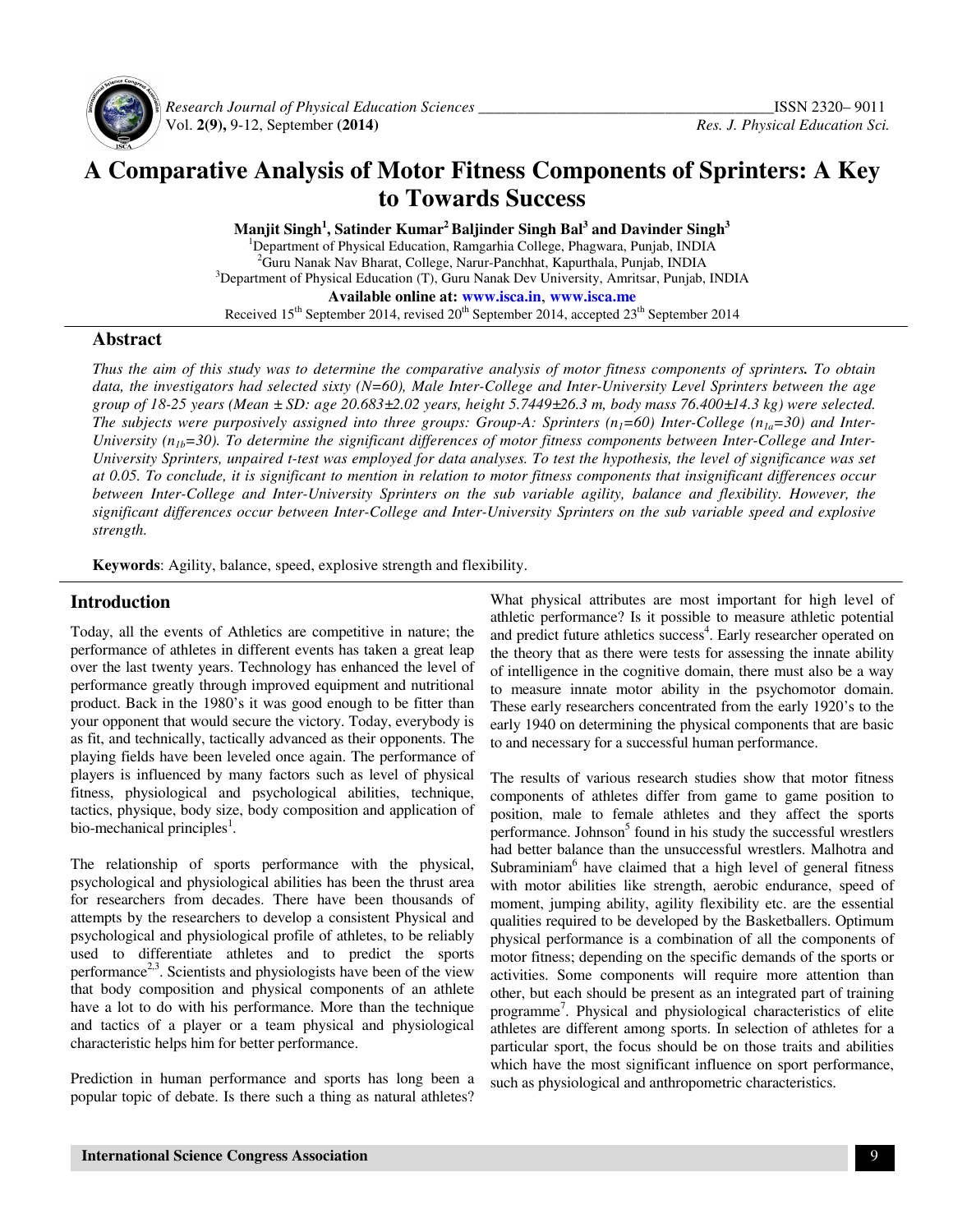**Selection of Subjects:** For the purpose of the present study, sixty (N=60), Male Inter-College and Inter-University Level Sprinters between the age group of  $18-25$  years (Mean  $\pm$  SD: age 20.683±2.02 years, height 5.7449±26.3 m, body mass 76.400±14.3 kg) were selected. The subjects were purposively assigned into three groups: Group-A: Sprinters  $(n_1=60)$ , Inter-College  $(n_{1a}=30)$  and Inter-University  $(n_{1b}=30)$ .

**Selection of Variables:** A feasibility analysis as to which of the variables could be taken up for the investigation, keeping in view the availability of tools, adequacy to the subjects and the legitimate time that could be devoted for tests and to keep the entire study unitary and integrated was made in consultation with experts. With the above criteria in mind, the following variables were selected for the present study:

**Motor Fitness Components:** Agility, balance, speed, explosive strength, flexibility.

**Statistical Technique Employed:** To determine the significant differences of motor fitness components between Inter-College and Inter- University Sprinters, unpaired t-test was employed for data analyses. To test the hypothesis, the level of significance was set at 0.05.

## **Results and Discussion**

**Results:** The results of Motor Fitness Components of Inter-College and Inter-University level Sprinters are presented in the following tables and their interpretations are given accordingly. Graphical representation of each variable is also presented for mean comparison. Further discussion of finding is initiated for better understanding of results.

**Agility:** A glance at table-1 shows the results of Inter-College and Inter-University sprinters with regard to motor fitness components. The descriptive statistics shows the Mean and SD values of Inter-College sprinters on the variable of agility as 16.3203 and 1.31924 respectively. However, Inter-University sprinters had Mean and SD values as 16.1090 and 2.60597 respectively. The't'-value .396 as shown in the table above was found statistically insignificant (p>0.05). It has been observed from the above results that Inter-University sprinters have

demonstrated better on the variable agility than the Inter-College sprinters though insignificantly.

**Balance:** The descriptive statistics shows the mean and SD values of Inter-College sprinters on the variable balance as 17.8173 and 8.40997 respectively. However, Inter-University sprinters had Mean and SD values as 20.4000 and 5.73916 respectively. The 't'-value 1.389 as shown in the table above was found statistically insignificant (p>0.05). It has been observed from the above results that Inter-University sprinters have demonstrated better on the variable Balance than the Inter-College sprinters though insignificantly.

**Speed:** The descriptive statistics shows the Mean and SD values of Inter-College sprinters on the variable of speed as 5.9990 and .25460 respectively. However, Inter-University sprinters had mean and SD values as 5.8837 and .14464 respectively. The't' value 2.157 as shown in the table above was found statistically significant ( $p<0.05$ ). It has been observed from the above results that Inter-University sprinters have demonstrated better on the variable speed than the Inter-College sprinters significantly.

**Explosive Strength:** The descriptive statistics shows the mean and SD values of Inter-College sprinters on the variable of explosive strength as 21.5333 and 3.72997 respectively. However, Inter-University sprinters had Mean and SD values as 24.5333 and 4.25671 respectively. The 't'-value 2.903 as shown in the table above was found statistically significant (P<.05). It has been observed from the above results that Inter-University sprinters have demonstrated significant better on the variable explosive strength than the Inter-College sprinters significantly.

**Flexibility:** The descriptive statistics shows the Mean and SD values of Inter-College sprinters on the variable of flexibility as 15.9333 and 4.54429 respectively. However, Inter-University sprinters had mean and SD values as 14.9000 and 3.76325 respectively. The 't'-value .959 as shown in the table above was found statistically insignificant (p>0.05). It has been observed from the above results that Inter-College sprinters have demonstrated better on the variable flexibility than the Inter-University sprinters. The comparison of mean scores of both the groups on motor fitness components has been presented graphically in figure-1.

**Table-1 Significant Differences in the Mean Scores of Inter-College and Inter-University Sprinters on the Variable Motor Fitness Components** 

| Variables          | Mean                 |                          | <b>SD</b>            |                         | Mean              | t-value  | p-    |
|--------------------|----------------------|--------------------------|----------------------|-------------------------|-------------------|----------|-------|
|                    | <b>Inter-College</b> | <b>Inter-</b> University | <b>Inter-College</b> | <b>Inter-University</b> | <b>Difference</b> |          | value |
| <b>Agility</b>     | 16.3203              | 16.1090                  | 1.31924              | 2.60597                 | .21133            | .396     | .693  |
| <b>Balance</b>     | 17.8173              | 20.4000                  | 8.40997              | 5.73916                 | 2.58267           | 1.389    | 0.170 |
| <b>Speed</b>       | 5.9990               | 5.8837                   | .25460               | .14464                  | .11533            | $2.157*$ | .035  |
| <b>Explosive</b>   | 21.5333              | 24.5333                  | 3.72997              | 4.25671                 | 3.00000           | $2.903*$ | .005  |
| <b>Strength</b>    |                      |                          |                      |                         |                   |          |       |
| <b>Flexibility</b> | 15.9333              | 14.9000                  | 4.54429              | 3.76325                 | 1.03333           | .959     | .341  |

\*Significant at  $0.05$  level,  $t_{.05}$  (58)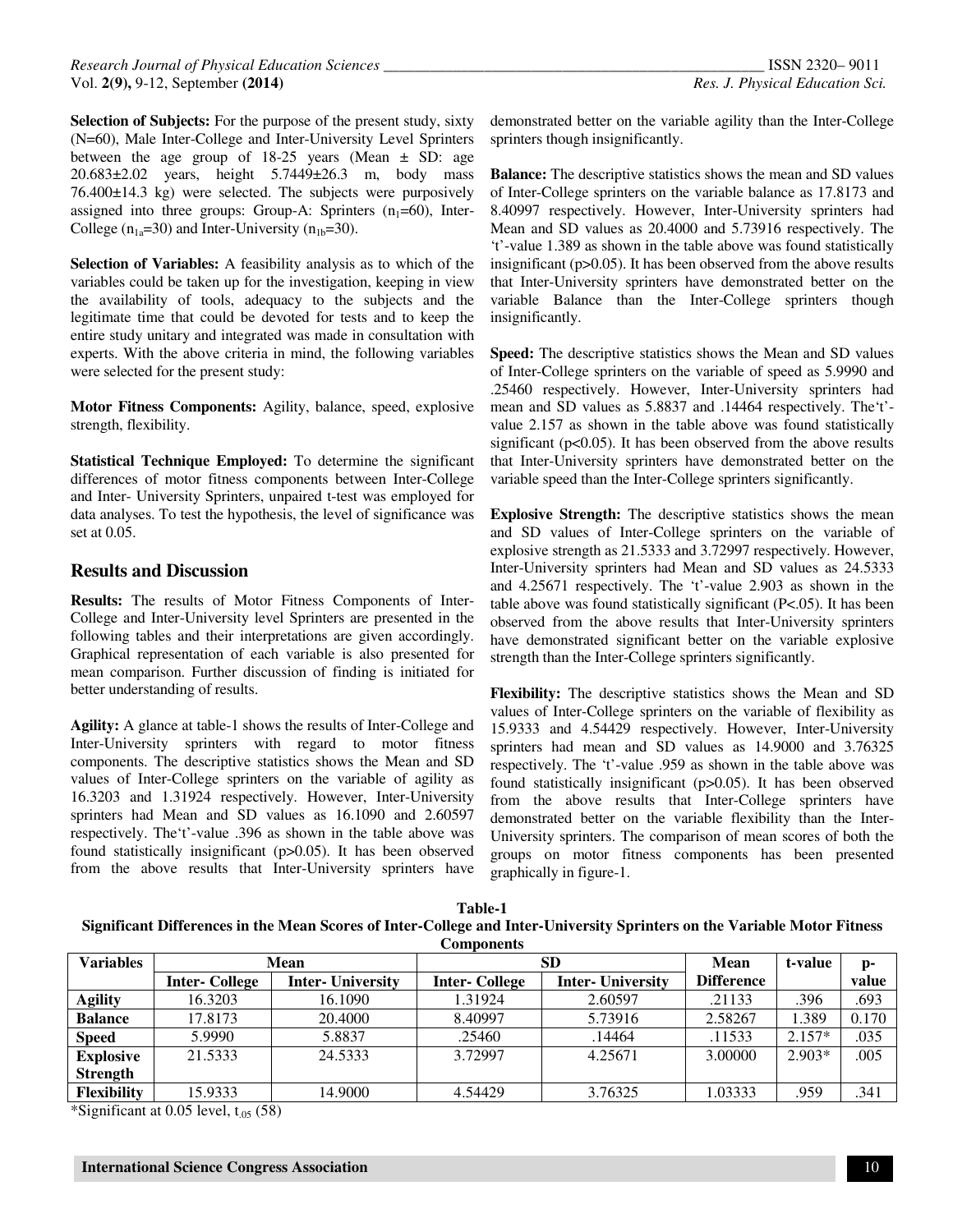|                                       |         |         |         |                       | Ŧτ          |
|---------------------------------------|---------|---------|---------|-----------------------|-------------|
|                                       | Agility | Balance | Speed   | Explosive<br>Strength | Flexibility |
| $\blacksquare$ Mean Inter- College    | 16.3203 | 17.8173 | 5.999   | 21.5333               | 15.9333     |
| $\blacksquare$ Mean Inter- University | 16.109  | 20.4    | 5.8837  | 24.5333               | 14.9        |
| SD Inter-College                      | 1.31924 | 8.40997 | 0.2546  | 3.72997               | 4.54429     |
| $\blacksquare$ SD Inter-University    | 2.60597 | 5.73916 | 0.14464 | 4.25671               | 3.76325     |

**Figure-1** 

**Graphical Representations in the Mean Scores of Inter-College and Inter-University Sprinters on the Variable Motor Fitness Components** 

**Discussion of Findings:** The analysis highlighted that some sub variable of motor fitness components of Inter-College and Inter-University sprinters, throwers and jumpers differ significantly. It is evident from the results of table- 3 that significant differences were found with regard to motor fitness components of Inter-College and Inter-University sprinters in the sub-variables; speed and explosive strength. When compared to the mean values of both the groups, it has been found that Inter-University sprinters have performed significantly better on speed and explosive strength than their counterparts. However, no significant differences have been observed on the sub-variables; agility, balance and flexibility. The results of previous studies conducted on motor fitness components showed that higher level of motor fitness components i.e. speed and explosive strength give us the one up on our opponents. Saravanan and  $Singh<sup>8</sup>$  found significant difference on the diurnal rhythm on speed among groups during different times of the day, while the diurnal rhythm on strength endurance differs among different groups. Brechue<sup>9</sup> observed that sprint times and strength per body mass were significantly lower in lineman compared with linebackers-tight ends and backs. Marques<sup>10</sup> conducted a study on different positions of volley ballplayers and concluded that Differences were found in bench press maximal strength among three groups blockers.

# **Conclusions**

Based on the findings of this study, the following conclusions were drawn:

To conclude, it is significant to mention in relation to motor fitness components that insignificant differences occur between Inter-College and Inter-University Sprinters on the sub variable agility, balance and flexibility. However, the significant differences occur between Inter-College and Inter-University Sprinters on the sub variable speed and explosive strength.

## **References**

- **1.** Ortega F.B., Ruiz J.R., Castillo M.J. and Sjostrom M., Physical Fitness in Childhood and Adolescence: A Powerful Marker of Health, *International Journal of Obesity*, **32(1),** 1-11 **(2008)**
- **2.** Ketelaar M., Gprter J.W.V, Erschuren O., Helders P.J. and Takken T., Relationship between Physical Fitness and Gross Motor Capacity in Children and Adolescent with Cerebral Palsy, *Journal of Developmental Medicine and Child Neurology*, **51(11),** 866-71 **(2009)**
- **3.** Lena L., Susanne T., Jennifer O., Annette W. and Klaus B., A Two-level Model of Motor Performance Ability, *Journal of Exercise Science and Fitness,* **8(1),** 41-49 **(2010)**
- **4.** James R.M., Allen W., Jackson J.G., Disch D.P. and Mood, Measurement and Evaluation in Human Performance. Fourth edit., *Human Kinetics Champaign U.S.A,* 301-305 **(2011)**